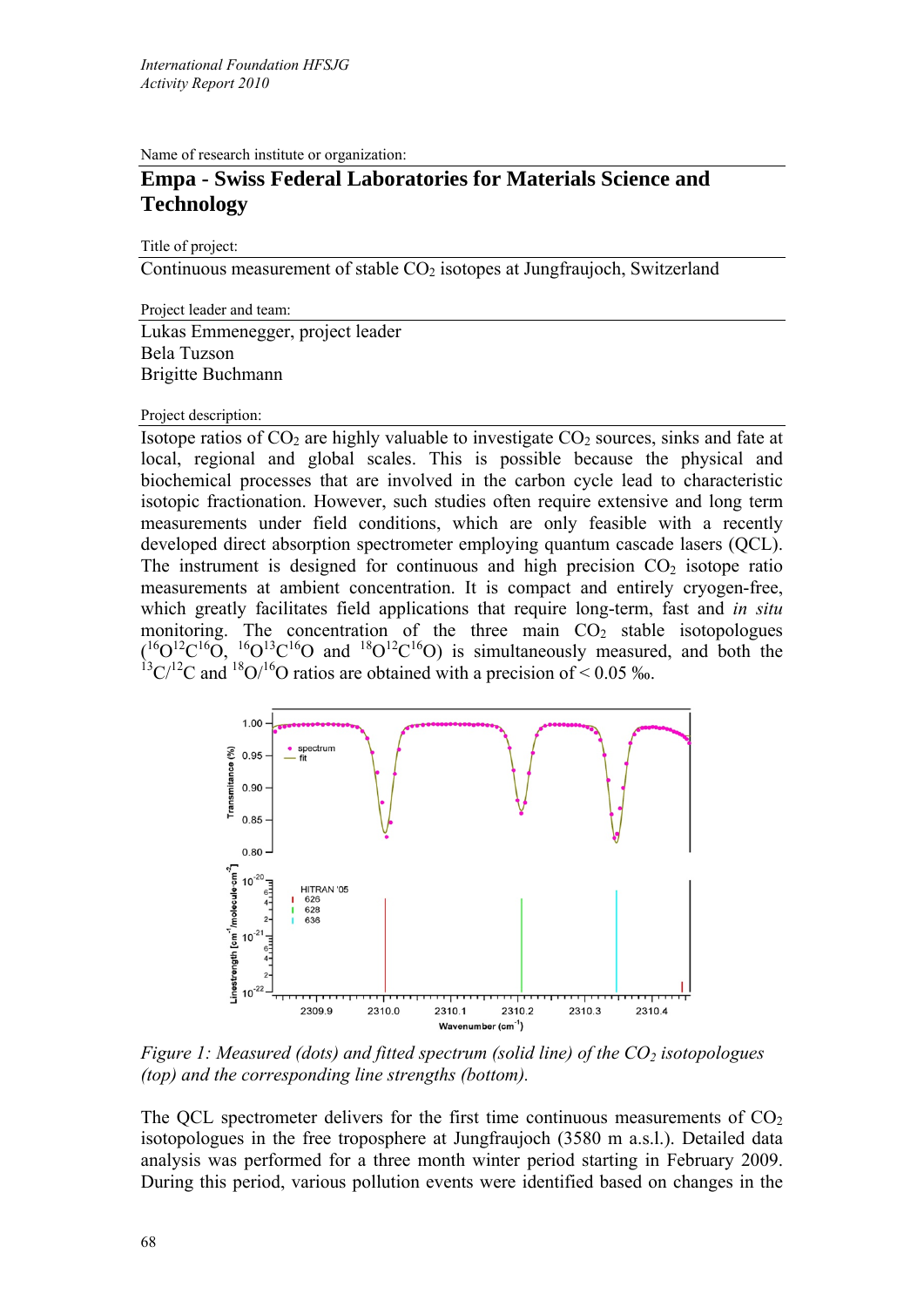relation between  $CO<sub>2</sub>$  and carbon monoxide (CO) mixing ratios. Each of these events show significant changes in  $\delta^{13}$ C-CO<sub>2</sub> and  $\delta^{18}$ O-CO<sub>2</sub> which can be used to determine  $CO<sub>2</sub>$  source signatures using the Keeling-plot intercept method. Furthermore, these signatures can also be linked to source regions using Lagrangian backward trajectories.



*Figure 2: Time series of CO<sub>2</sub> mixing ratio and its isotopic composition. For the delta values, the gray dots represent 10 min averages, while the solid line is an interpolation using a smooth spline. The shaded areas indicate distinct pollution events. Hatched areas are periods with free tropospheric background conditions.* 



*Figure 3: Details for pollution event III. For Keeling plots, one hour means of isotope ratio values are plotted against the inverse of the*  $CO<sub>2</sub>$  *mixing ratio. LPDM calculations, show the potential source regions (surface footprints) of air-masses reaching JFJ. Yellow to red colors (s kg<sup>−</sup><sup>1</sup> m 3 ) identify regions from which elevated*   $CO<sub>2</sub>$  potentially originated. Left: Keeling plot for  $\delta$ <sup>13</sup>C-CO<sub>2</sub>; middle: Keeling plot for  $\delta^{18}O$ -CO<sub>2</sub>; right: LPDM.

## Key words:

Isotope ratio measurements, laser spectrometry, quantum cascade laser

Collaborating partners/networks:

Bundesamt für Umwelt (BAFU)/ Federal Office for the Environment (FOEN)

IMECC - Infrastructure for Measurements of the European Carbon Cycle